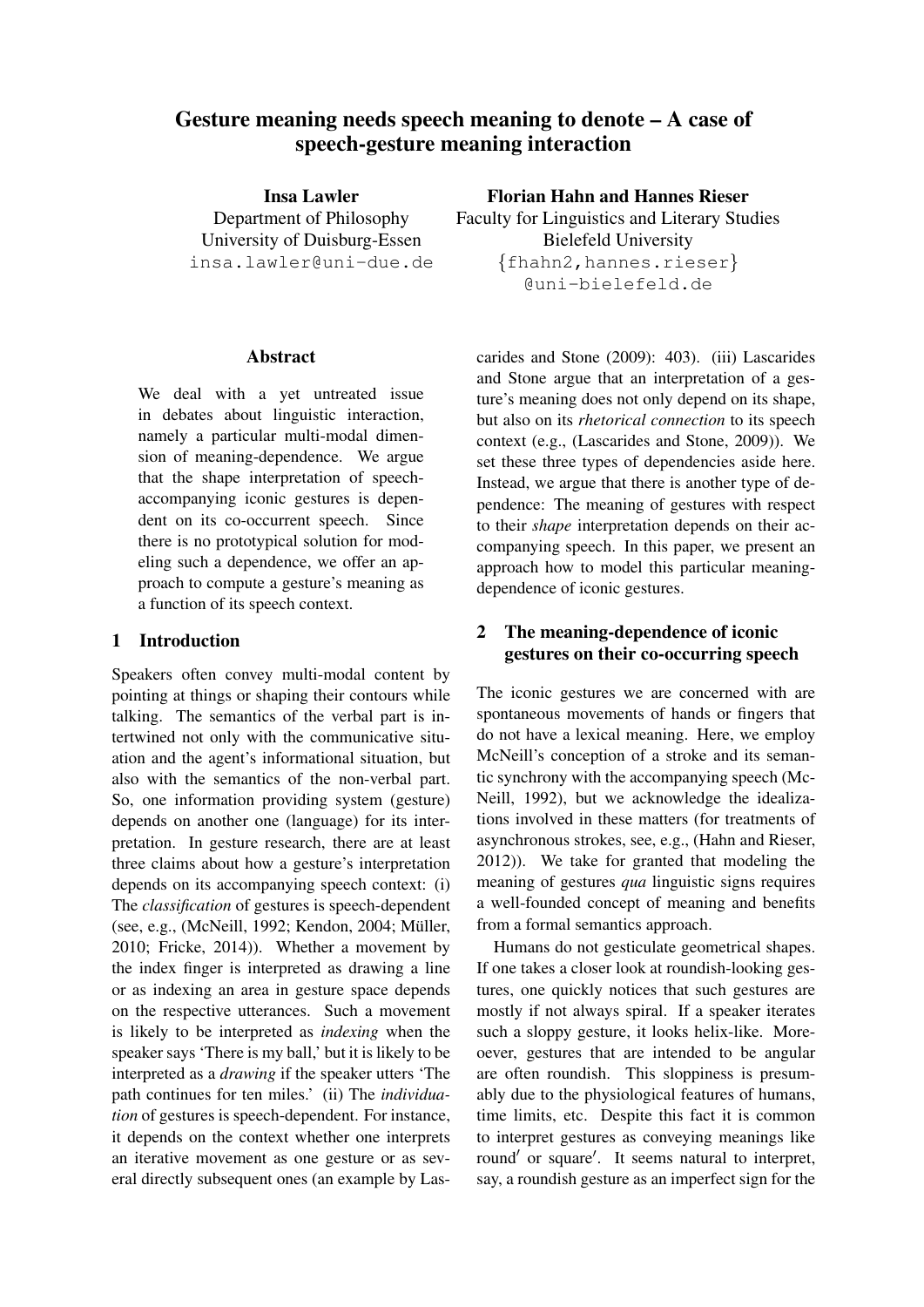meaning round'. Roundish gestures can be interpreted as *approximating* geometrical shapes like circles. If so, the gesture's speech-*independent* morphological features alone, such as its hand shape, movements, could provide the core of the gesture's meaning. This view has been (implicitly or explicitly) suggested by authors of formal theories of gesture meaning (which range from employing HPSG (e.g., (Johnston, 1998; Lücking, 2013; Alahverdzhieva and Lascarides, 2010)), to LTAG (e.g., (Kopp et al., 2004)), to  $\lambda$ -calculus (e.g., (Rieser, 2004)), to Montague grammar (e.g., (Giorgolo, 2010)), to SDRT (e.g., (Lascarides and Stone,  $2009$ )<sup>1</sup>, and to TTR (e.g., (Lücking, forthcoming)). One might argue for such an approach by suggesting that humans abstract away from the sloppiness while interpreting gestures, since most if not all gestures are sloppy. Sloppiness itself need not pose a problem (apart from the problem of exact depiction). Nonetheless, we found that the sloppiness is the reason for a specific speech-dependence of gesture meaning. In what follows, we argue that the interpretation of a gesture's *shape* is dependent on the meaning of its accompanying speech. Only interpreted in particular contexts are roundish gestures interpreted as meaning round' rather than angular'.

*First*, gestures that share all relevant morphological features (i.e., that are of the same type) can be interpreted differently given different speech contexts. If a helix-gesture accompanies an utterance like 'The window is round' it is likely to be taken as meaning circular' or round'. If it accompanies 'The townhall features a staircase' it is likely to be interpreted as meaning spiral'. Depending on the standard of precision at stake, a roundish gesture might be interpreted as conveying round' when accompanied by 'ball', but as conveying angular' when accompanied by 'box'. Such an ambiguity is also found when the sloppiness of the gesture is extreme. Take a look at the examples given in Fig. 1. In Fig. 1a the speaker is uttering 'But not round spiral staircases, but so eh. If the house is rectangular, can the stairs outside be [truncation].' (English translation, gesture stroke underlined) The emphasis on 'rectangular' and the overlapping stroke together with other parts of the dialogue suggests that the

<sup>1</sup>Lascarides and Stone employ annotations featuring geometrical shapes, such as circles and cylinders, for their underspecified gesture meanings (e.g., (Lascarides and Stone, 2009): 402, 407, 430, 436).



Figure 1: Similar gesture morphology, but different meaning

speaker employs the gesture to illustrate the shape of the house. Of course, it is also plausible to interpret her gesture as modeling the house, but that seems dispreferred because of the stroke overlap and the content of the overlapping speech. Interestingly, the same speaker uses a similar gesture also in the following speech context: 'And it stands on such a round base?' (see Fig. 1b) Here, it is again plausible that the gesture illustrates a shape. But this time it seems to illustrate roundness. So, we encounter very similar gestures with quite different meanings due to different speech contexts. Our corpus provides more of these examples. The general observation is that one type of gesture (individuated via a similar gesture annotation) can have different gesture meanings when accompanying different utterance segments:

(I) One type of gesture accompanying different utterance segments has different meanings as value.

*Second*, gestures with a significantly different gesture morphology can represent the same meaning. For instance, different gestures can convey the meaning rectangular' if they relate to the same utterance segment, etc. Take as examples the ones shown in Fig. 2. In Fig. 2a the speaker utters 'It is just a rectangular building.' Compare this displaying of rectangular' with Fig. 2b which is identical to Fig. 1a. Although the gestures display some similarity, they are clearly different. Nonetheless, they both seem to mean rectangular<sup>'</sup> or angular'. Here, the general observation is that different types of gesture accompanying the same or semantically similar utterance segments can select the same gesture meaning as value:

(II) Different types of gestures accompanying the same utterance segment have one and the same meaning.

(I) and (II) support the idea that the meaning of an iconic gesture is determined to a significant extent by the meaning of its accompanying speech.<sup>2</sup>

<sup>2</sup>Our examples feature single words, but our account is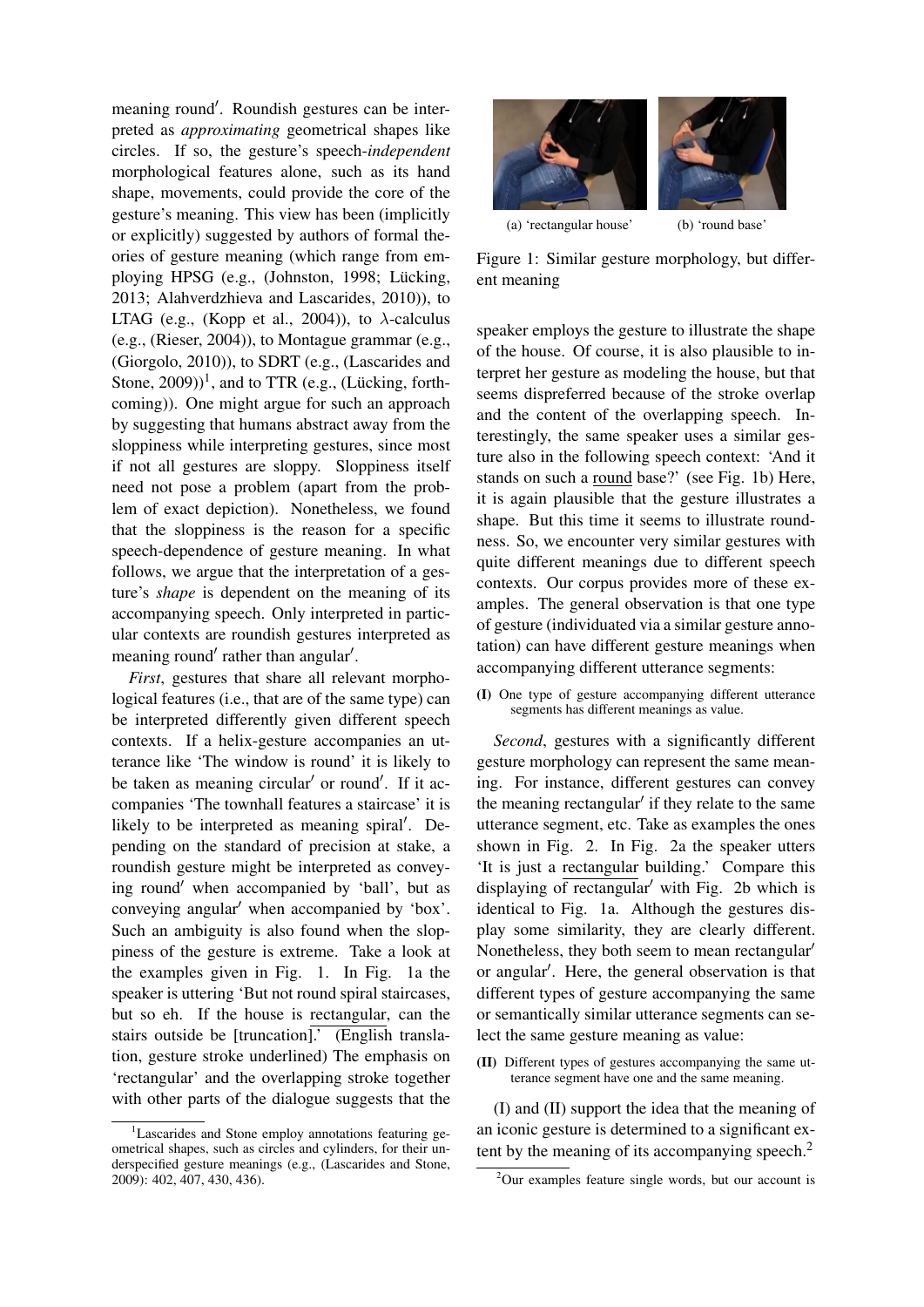

(a) 'rectangular building' (b) 'rectangular house'

Figure 2: Different gesture morphology, but same meaning

## 3 Modeling the dependence

This dependence of gesture meaning on speech meaning has not been modeled. The gesture theories mentioned above could only cope with it by substantially underspecifying the gesture's meaning. This would allow the meaning of, say, a spiral gesture to be compatible with utterance segments with conflicting meanings, such as 'round' and 'rectangular'. But this would render the gesture's meaning too weak. It would not allow for recognizing the gesture's contribution to the communicated content and it would not fit the intuition that iconic gestures have a rich meaning on their own. There is also no prototypical solution to be found in other formal semantics: Formal semantics travels the inverse route, so to speak, modeling the context dependence of speech, whereas we model a dependence on speech as context.

A new model of the meaning of iconic gestures should meet at least the following desiderata: (a) The meaning of a gesture is determined to a significant extent by the meaning of the accompanying speech. A similar gesture morphology is *not* sufficient for a similar/identical meaning and a different gesture morphology is *not* sufficient for a different meaning. (b) Nonetheless, its morphology is not irrelevant for determining a gesture's meaning. Not just any gesture can have the meaning round', for instance, a clearly articulated angular gesture cannot. So, a gesture's meaning is not completely determined by speech. Moreover, gesture content can *contradict* speech meaning. Our corpus has one remarkable instance in which a 'cup-upwards-word' is accompanied by a 'cupdown-wards' gesture.

From a formal point of view, (II) does not present new obstacles over and above those encountered in the context of observation (I). A roundish gesture accompanying, say, 'clock' or 'window' could either be drawn with one index-

not, in principle, restricted to gesture-word relations.

finger or shaped or modeled with both hands. According to our annotation practices, these would be different gestures, in part due to the different handshapes used. In addition, more subtle differences in terms of gesture morphology could arise. According to the account presented here, the different gestures might all yield  $\lbrack$  fround $\rbrack$  if combined with  $\llbracket \text{clock} \rrbracket$  or  $\llbracket \text{window} \rrbracket$ .<sup>3</sup> Arguments supporting that would have to be given for (I), too.

For (I) our account has to specify the speechdependent meaning of the gesture. Here is an outline of our approach: The gesture meaning is a *function* of the gesture's initial (topological) meaning based on its morphology and the speech context. The gesture's morphology is described by attribute-value pairs (AVMs) concerning hand shape, movements, etc. One computes the *initial meaning* of the gesture mapping the AVMs onto a logical formula. The *final gesture meaning* is a function of the initial meaning and the speech context. Then, speech meaning and final gesture meaning can be combined to gain a multi-modal proposition (see Fig. 3).



Figure 3: Methodology of our approach

Such an approach is best pursued using a dynamic semantics, because we need a device that is able to model the evolution of the interpretation of gesture processes and speech processes as well as their interaction. The interaction handles compositionality of non-speech and speech meanings. No known static semantics can fulfill such desiderata. We use the  $\psi$ -calculus, a recent extension of Milner's  $\pi$ -calculus (see, (Milner, 1999; Johansson, 2010; Rieser, 2015)).  $\psi$  has concurrent chan-

 $\mathbb{I}^3$ <sup>'</sup>[A]' denotes *A*'s extension; '*A'*' the whole meaning.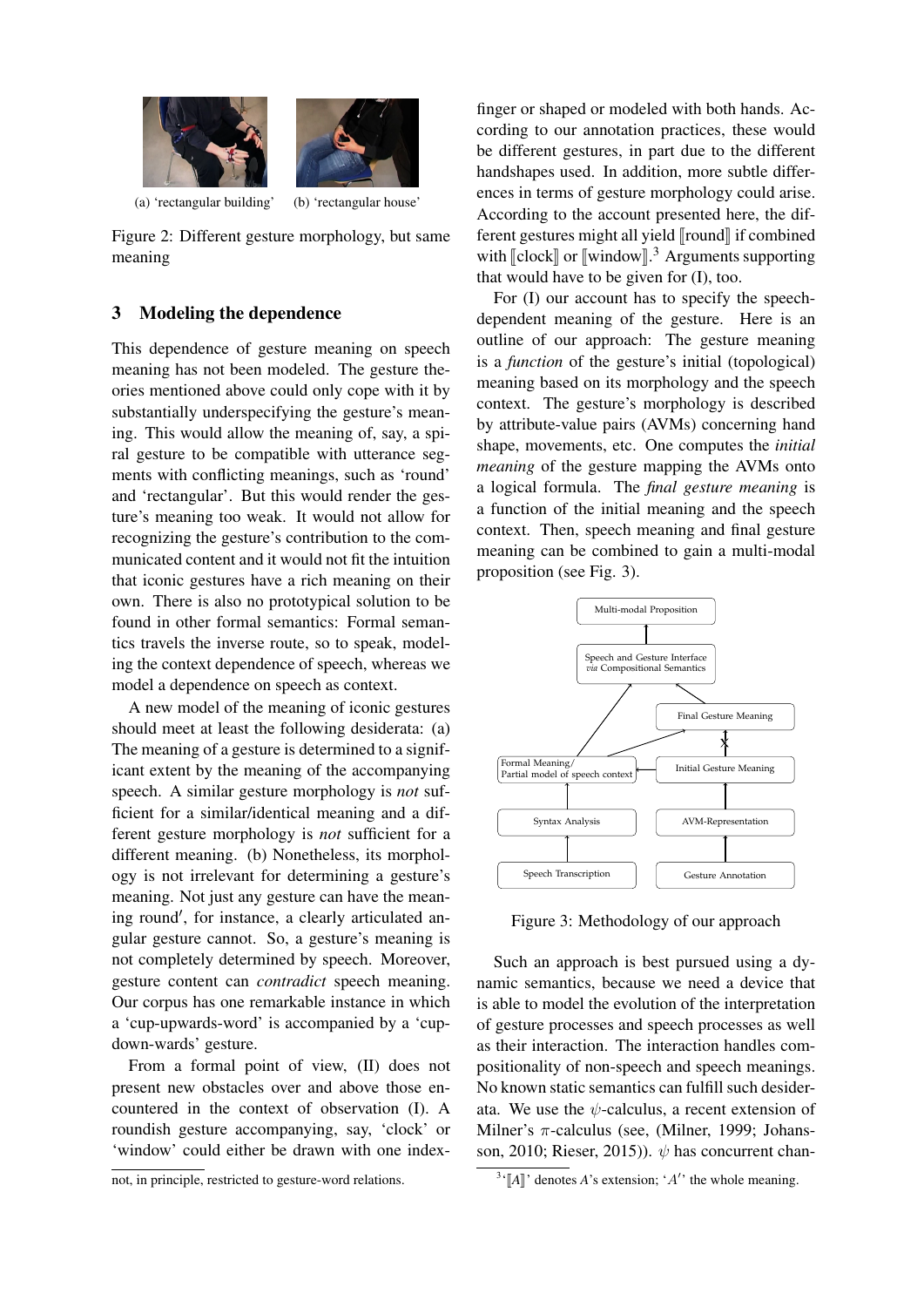nels to transmit and process information specified as data structures. Channels are the input-outputdevices known from concurrent programming. We represent channels as  $\psi$ -operators. They can transport any logic information, such as expressions of a typed  $\lambda$ -calculus and their partial models.

Implementing our approach roughly works as follows: The initial semantics of the gesture formulated in  $\lambda$ -terms is passed onto a channel containing the gesture's speech context. The speech context may modify the gesture meaning in various ways (see, e.g., (I)). Assume that the gesture's initial meaning is spiral', its speech context ball'. Roughly, ball' is sent to spiral' which changes it to round' and finally uses it as a modifying information. So, transported and modified meanings are treated in the end as fixed points. In Fig. 4 you can see the basic idea illustrated. The example utterance is 'Neben dem Ball ist eine Kiste.' (Engl.: 'Next to the ball there is a box.') As shown in Fig. 4a, the idea is that a spiral gesture in the context of objects like  $\llbracket$ ball $\rrbracket$  and other roundish things designates round<sup>'</sup> (observe the use of meta-language and object language expressions here which is vital) and  $\perp$ (undefined) else. So, the multi-modal meaning of 'ball' + spiral gesture is ball'(x)  $\wedge$  round'(x). More specifically, if the partial model input  $\langle \cdot | \cdot | \cdot | \cdot \rangle$ to (2), instantiating bae, yields  $z \in \{||\text{circle}|\}$ ,  $\llbracket \text{clock-face} \rrbracket$ ,  $\llbracket \text{mirror} \rrbracket$ ,  $\llbracket \text{sign} \rrbracket$ ,  $\llbracket \text{ball} \rrbracket$ ,  $\llbracket \text{cup-bottom} \rrbracket$ ,  $\ldots$ } and the projection of spiral',  $f$ (spiral'), approximates circle' in context  $c$  to degree  $r$  $\geq$  the threshold in c then round' is substituted for ro, [round'/ro], and output on ch<sub>2</sub>; else  $\perp$  is substituted for ro,  $\lfloor \frac{\perp}{ro} \rfloor$ , and is output on ch<sub>2</sub>. The  $z \in$  clause and the threshold shall guarantee that not just any gesture can mean round'. Gestures accompanying a phrase whose extension is not an element of the set (say, 'square'), as well as gestures that do not approximate a circle to the context-sensitive threshold cannot mean round'. The threshold can be determined algorithmically through a simulation device as shown in Pfeiffer et al. (2013) for two-dimensional cases. For three-dimensional cases we still rely on intuition.

This account is not an underspecification account of gesture meaning. We suggest a change of the initial meaning gained from the described morphology. It is triggered by the meaning of the accompanying speech, given that restrictions like the satisfaction of an approximation function hold.



(a) Basic intuition: contact point of spiral gesture and word 'ball'. The spiral gesture  $+$  'ball' yields round', according to (b).

 $\underline{ch}_1$  bae ch<sub>2</sub> ro <  $\lambda z \exists f \exists c \exists r \exists \text{thr}_c$  (spiral' ∧ approximates( $f$ (spiral'),  $c, x$ ) =  $r \wedge$  $r \geq \text{thr}_c \wedge \text{circle}'(x) \wedge \text{context}(c) \wedge z \in$  $\{\lbrack\!\lbrack\text{circle}\rbrack,\lbrack\!\lbrack\text{clock-face}\rbrack,\lbrack\!\lbrack\text{mirror}\rbrack,\lbrack\!\lbrack\text{signal}\rbrack,\lbrack\!\lbrack\text{ball}\rbrack,\lbrack\!\lbrack\text{total}\rbrack,\lbrack\!\lbrack\text{total}\rbrack,\lbrack\!\lbrack\text{total}\rbrack,\lbrack\!\lbrack\text{total}\rbrack,\lbrack\!\lbrack\text{total}\rbrack,\lbrack\!\lbrack\text{total}\rbrack,\lbrack\!\lbrack\text{total}\rbrack,\lbrack\!\lbrack\text{total}\$  $\llbracket \text{cup-bottom} \rrbracket, \dots \}$ )  $\rightarrow$  $[round'/ro][else][\perp/ro] > (bae)$ 

(b) If-else rule for interpreting a spiral gesture in the context of, say,  $\llbracket \text{ball} \rrbracket$  as round'

Figure 4: Modeling with the  $\lambda$ - $\psi$ -calculus.

### 4 Conclusion and further research

We argued that gestures have a speech-dependent meaning and proposed to model their meanings as a function of the gesture's initial meaning and the speech context employing the  $\psi$ -calculus. On account of this, gestures with the same morphology can have even conflicting meanings if they appear in different speech contexts, e.g., we can assign meanings like rectangular' vs. circular' to similar gestures. For future research we aim at integrating the speech context's influence on the gesture classification and individuation as well as the role of rhetorical relations, and at expanding our model for analyzing more complex gestures.

#### 5 Acknowledgements

We are grateful to three reviewers for their critical comments. We tried to accommodate most, but some suggestions, such as the generalization of the model to discourse data (see, however, (Rieser, 2017)) or to the speaker's perspective during the production of co-speech gestures or discussing whether speech disambiguates gesture meaning rather than changing its initial meaning, have to be tackled on another occasion.